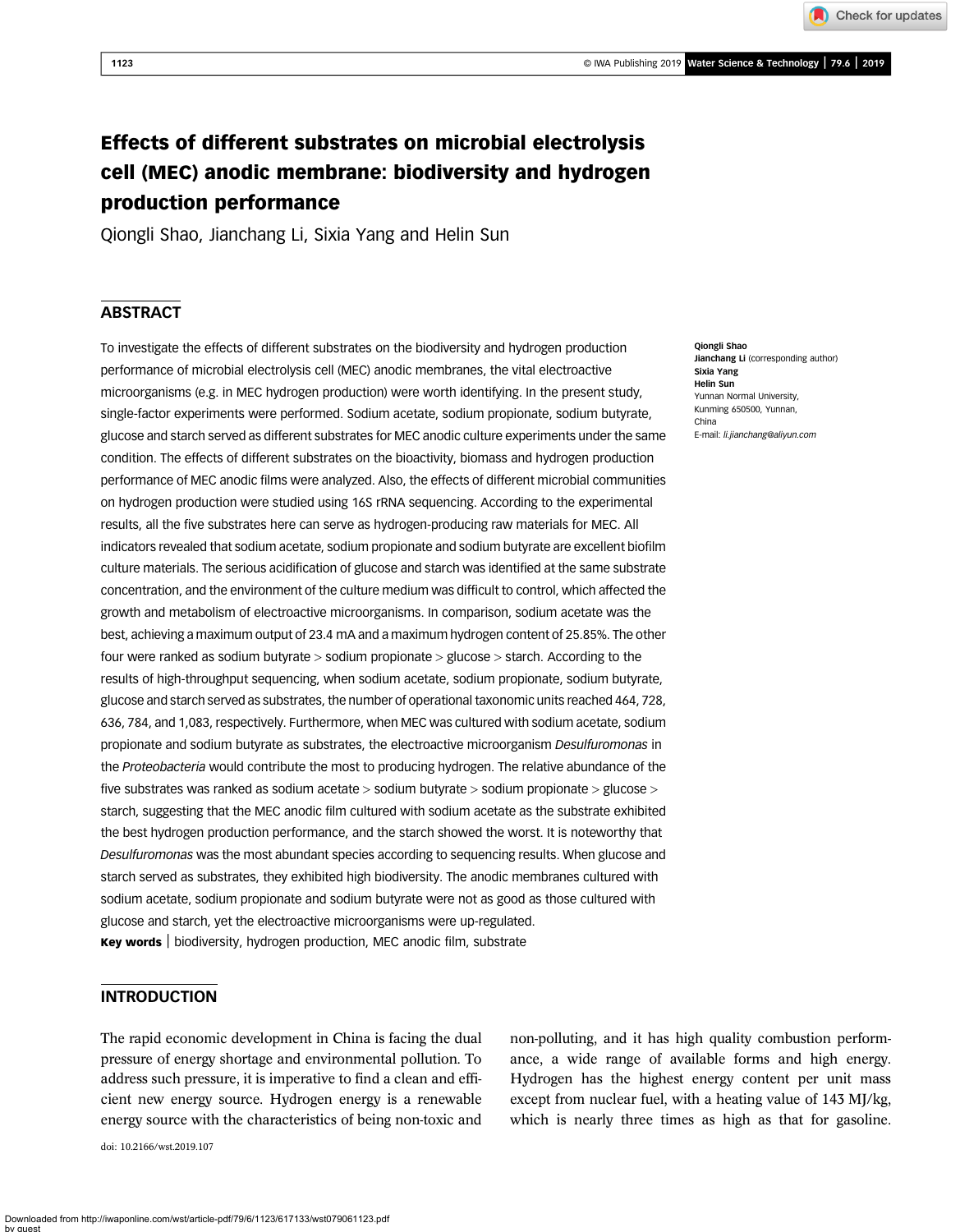Therefore, hydrogen energy is considered the best energy source of the 21st century. As an efficient, clean and sustainable 'carbon-free' energy source, hydrogen energy has received widespread attention from various countries in the world. Developing a hydrogen economy is a permanent strategic choice for mankind to get rid of dependence on fossil fuels and ensure energy security.

Nowadays, the biggest limitation of hydrogen production efficiency is the thermodynamic problem in the traditional hydrogen production process. The existing methods of hydrogen production primarily include conventional chemical hydrogen production (e.g. hydrocarbon-reforming hydrogen production [\(Kniep](#page-10-0)  $et$  al.  $2005$ ), desulfurization hydrogen production [\(Alptekin](#page-10-0) et al. 2008), ion-reforming hydrogen production (Du  $et$  al. 2014) and electrolysis of water to make hydrogen), and bio-hydrogen production (e.g. light fermentation hydrogen production (Wen [et al.](#page-10-0) ), dark fermentation hydrogen production [\(Yongfeng](#page-10-0) *[et al.](#page-10-0)* 2009)). Among them, the chemical hydrogen production method (except hydrogen produced by electrolyzed water) has large environmental pollution, low net energy value, and high energy consumption rate. Although the electrolysis-water hydrogen production technology is clean and pollution-free, it requires a higher electrolytic voltage. [Tartakovsky](#page-10-0)  $et$  al. (2009) showed that the minimum electrolysis voltage required is 1.23 V. The bio-hydrogen production method uses fuel wood, sawdust, wheat straw, rice straw, etc. as raw materials to obtain hydrogen. Although the method uses waste materials, it has the disadvantages of low conversion rate of hydrogen, difficulty in separation of hydrogen, and the like. Therefore, [Logan](#page-10-0) et al. ( $2008$ ) proposed a novel hydrogen production method based on microbial fuel cells (MFCs) and microbial electrolysis cells (MECs) for hydrogen production. The MEC is an appropriate modification of the original MFC. At present, there is no definite conclusion on the working principle of MEC. It is generally considered that under anaerobic conditions, an additional external voltage is added to enrich  $CO<sub>2</sub>$ , protons, and electrons that are accumulated in the MEC anode and electroactive microorganisms, and the electrons pass through the extracellular electrons due to the presence of an applied voltage. The carrier is delivered to the anode and then through an external circuit to the cathode. The protons pass through the proton exchange membrane or directly through the electrolyte to the cathode and are reduced to hydrogen. Compared with other hydrogen production methods, MEC hydrogen production is friendly with the advantages of wide availability of substrate sources, high hydrogen conversion rate, and the combination of electrochemical and microbiological principles. Current researches show that all types of organic wastes (e.g. livestock manure, domestic sewage, activated sludge, and industrial wastewater) can serve as ideal substrate sources for MEC hydrogen production. [Ueno](#page-10-0) et al. (1996) used sugar fermentation wastewater to ferment and produce hydrogen in a 5 L anaerobic reactor in continuous operation for 190 days; the hydrogen production rate was  $0.76$  L H<sub>2</sub>/L·d, and hydrogen content in the gas production reached 64%. [Yu &](#page-10-0) Zhu  $(2002)$  used a 3.0 L upflow anaerobic reactor for hydrogen production from brewery wastewater. When the pH was 5.5, the hydraulic retention time was 2 h, and the influent chemical oxygen demand was 34 g/L, the hydrogen production rate was 9.33 L/g-VSS.d (VSS: volatile suspended solids).

The electroactive microorganisms dominate the entire microbial electrolysis cell fermentation system. The activity, enrichment degree, and metabolic capacity of electroactive microorganisms will directly affect the hydrogen production capacity of microbial electrolytic cells. However, most current reports are focusing on electroactive microorganisms in MFC. Daniel & Lovley  $(2007)$  inoculated Geobacter sulfurreducens in the anode compartment of the MFC. According to the experimental results, the Geobacter sulfurreducens strain can adsorb the electrode and maintain its activity for a long time, and it can be used during the complete oxidation of organic substrates as well as the quantitative electron transfer to the electrode.

In 2006, [Zhang](#page-10-0) et al. (2006) used Escherichia coli K12 as functional bacteria and glucose and yeast extract as a carbon source to construct a non-mediator MFC. In 2008, Logan's research group separated and screened two novel strains of electrogenic production, Ochrobactrum anthropi YZ-1 (Zuo [et al.](#page-10-0) 2008) and Rhodopseudomonas palustris DX-3 (Xing  $et$   $al.$  2008), respectively, from anodic biofilms of MFC reactors. In terms of the working principle of MEC and MFC, the electroactive microorganisms in both should have certain commonalities, but in fact the community structure among them is different. Currently known electroactive microorganisms such as Desulfuromonas ([Bond](#page-10-0) et al. 2002), Desulfovibrio [\(Zhao](#page-10-0) et al. 2008), Geobacter [\(Lovley](#page-10-0) [et al.](#page-10-0)  $1993$ ), and Geopsychrobacter ([Holmes](#page-10-0) et al. 2004) belong to *Deltaproteobacteria*; many bacteria of the genus Geobacter can produce electricity and are an important class of production. Geobacter sulfurreducens ([Bond &](#page-10-0) [Lovley](#page-10-0) 2003), for which genome sequencing has been com-pleted, and Geobacter metallireducens ([Bond](#page-10-0) et al. 2002) are currently the most well-known electrogenic bacteria. In the operation of MFCs, the Coulombic efficiency can even reach 99%, and electricity production is the main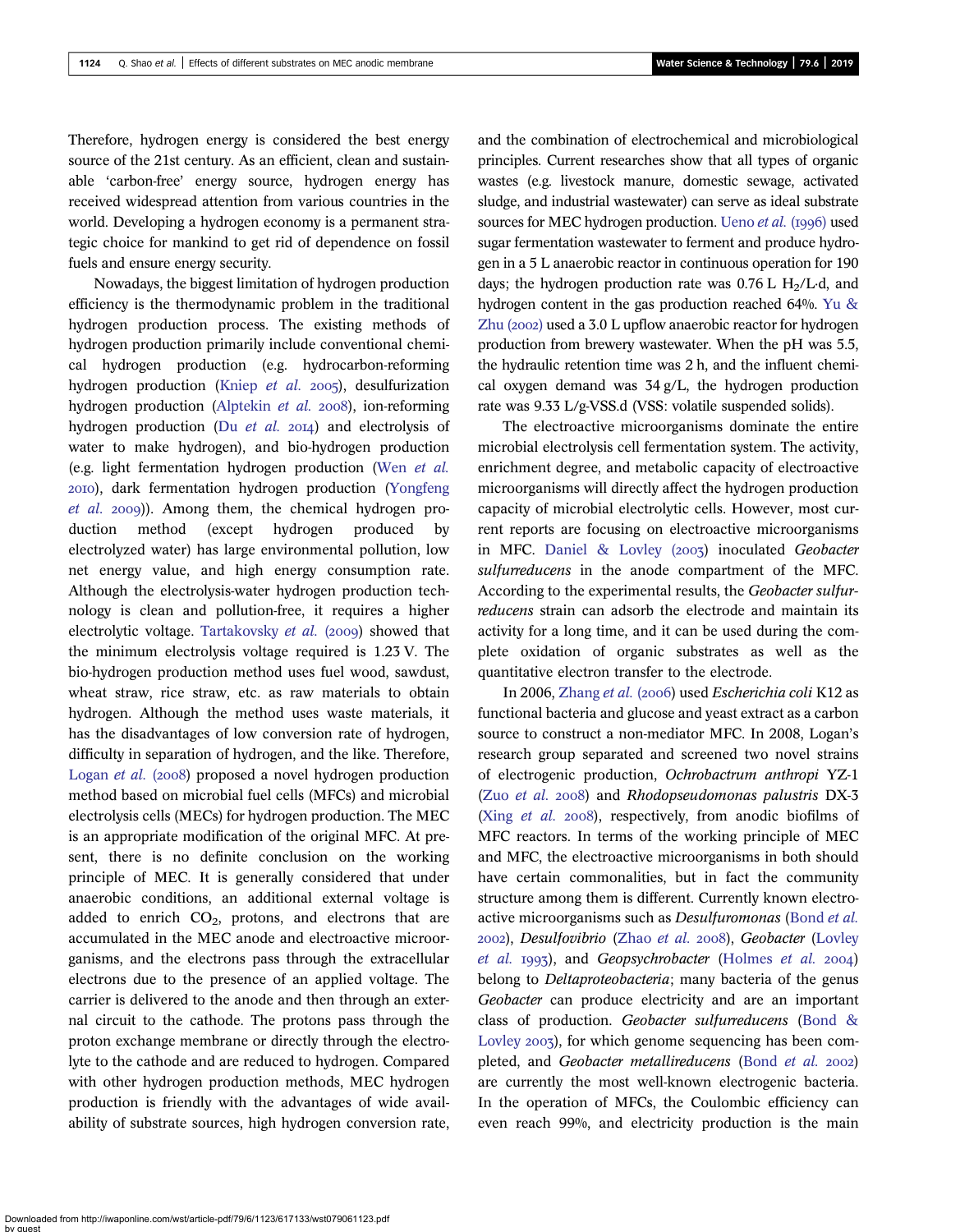way to obtain energy [\(Methé](#page-10-0) et al. 2003). Even so, the causative factor of the different community structure between electroactive microorganisms in MEC and MFC is unknown. To clarify the mechanism underlying this status, the study here is devoted to investigating the biodiversity of a MEC anode membrane. Moreover, a series of in-depth analyses were performed to explore the effect of different substrates on the anodic membrane biodiversity and the effect of different biological communities on the hydrogen production performance, and to select the most suitable raw materials for the growth and metabolism of electroactive microorganisms in MECs.

# MATERIALS AND METHODS

**Materials** 

## Inoculum

The inoculum was taken from the anaerobic activated sludge after the normal biogas fermentation at the Biomass Energy Research Laboratory of the School of Energy and Environmental Sciences, Yunnan Normal University. The pH was determined as 7.79, total solids was 15.04% and volatile solids was 8.14%.

# **Substrates**

Five substrates were used: sodium acetate, sodium propionate, sodium butyrate, glucose, and starch.



# Material ratio

# Buffer solution

The buffer solution contained calcium chloride dihydrate  $(CaCl<sub>2</sub>·2H<sub>2</sub>O)$  10 mg/L, magnesium sulfate heptahydrate (MgSO4·7H2O) 100 mg/L, potassium chloride (KCl) 2.22 g/L, potassium dihydrogen phosphate  $(KH_2PO_4)$ 0.61 g/L, ammonium chloride (NH<sub>4</sub>Cl) 0.28 g/L, yeast extract 0.1 g/L, and dipotassium hydrogen phosphate  $(K_2HPO_4)$  0.96 g/L. The solution pH was 7.

## Trace element liquid

The composition of trace element liquids is as follows: ferrous chloride (FeCl<sub>2</sub>·4H<sub>2</sub>O) 2 g/L, ammonium molybdate ((NH<sub>4</sub>)  $6\text{Mo}_7\text{O}_{24}$ ·4H<sub>2</sub>O) 0.05 g/L, boric acid (H<sub>3</sub>BO<sub>3</sub>) 0.05 g/L, zinc chloride  $(ZnCl<sub>2</sub>)$  0.05 g/L, copper chloride  $(CuCl<sub>2</sub>)$ 0.03 g/L, manganese chloride tetrahydrate (MnCl<sub>2</sub>·4H2O) 0.05 g/L, cobalt chloride hexahydrate (CoCl<sub>2</sub>·6H<sub>2</sub>O) 0.05 g/L, aluminum chloride (AlCl<sub>3</sub>) 0.05 g/L, nickel chloride (NiCl<sub>2</sub>) 0.05 g/L and a multivitamin.

#### Experimental device

The experimental device is composed of a fermentation unit and a record detection unit, an electrolysis unit and a gas collection unit. As shown in Figure 1, a 500 mL widemouth bottle serves as the electrolysis fermentation tank.

Figure 1 | Single-chamber electrolytically assisted bio-hydrogen production device. 1. Electrolysis power supply and current records; 2. Electrolysis fermentation tank; 3. Constant temperature water tank; 4. Gas collection bottle; 5. Measuring cylinder; 6. Pt electrode; 7. Carbon felt electrode; 8. Sampling tube; 9. Air outlet pipe; 10. Magnetic heating stirrer.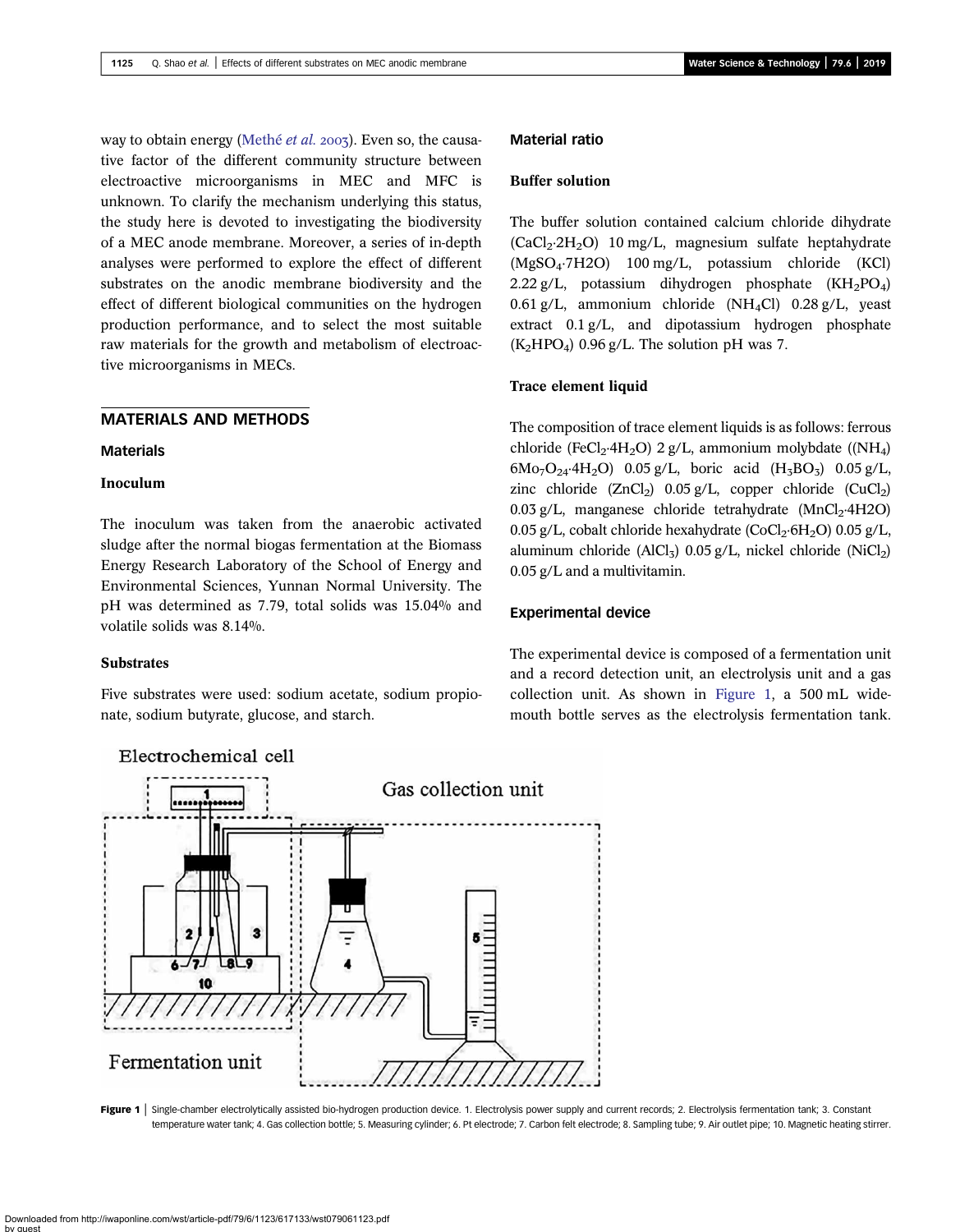| <b>Table 1</b> The equipment used in this experiment |
|------------------------------------------------------|
|------------------------------------------------------|

| Instrument name                                  | Model                 | Company                                                                 |
|--------------------------------------------------|-----------------------|-------------------------------------------------------------------------|
| Gas chromatograph                                | GC9790II              | Zhejiang Fuli Analytical Instrument Co., Ltd                            |
| Electrochemical workstation                      | CHI600E               | Shanghai Chenhua Instrument Co., Ltd                                    |
| UV spectrophotometer                             | UV-5100               | Shanghai Yuan Analysis Instrument Co., Ltd                              |
| Magnetic heating stirrer                         | 780-1                 | Changzhou Lang Yue Instrument Manufacturing Co., Ltd.                   |
| Ultrasonic cleaner                               | <b>DSA</b>            | China Fuzhou Desen Precision Industry Co., Ltd                          |
| HAOSHI pH/ORP meter                              | H-1008A               | Dongguan House Instrument                                               |
| DC operating power                               | TXN-1505A(D)          | Shenzhen Zhaoxin Electronic Instrument Equipment Factory                |
| Ultra-thin widescreen paperless recorder         | <b>SIN-R7000A</b>     | Joint Measuring Instrument Co., Ltd                                     |
| Autoclave                                        | YXQ-LS-50SII          | Shanghai Kexiao Scientific Instrument Co., Ltd.                         |
| Electric blast drying box                        | GZX-P146MBE           | Shanghai Bo Xun Industrial Co., Ltd Medical<br><b>Equipment Factory</b> |
| Beckman high-temperature<br>low-speed centrifuge | <b>BECKMAN GS-15R</b> | Nanjing Beideng Electromechanical Equipment Co., Ltd.                   |
| pH electrode                                     | $H-201$               | Dongguan House Instrument                                               |

The distance is 3 cm between the cathode and anode electrodes. The two electrodes are placed in parallel symmetry, soaked in the electrolyte and connected to the current recorder. The electrolytic power supply is achieved using the wires. Each fermentation cell is outfitted with a reference electrode to measure the electrode potential, and the gas is collected using a drainage method.

## Experimental equipment

A list of experimental equipment used is given in Table 1.

## Methods

## Experimental methods

First, in a fermentation tank of the single-cell electrolysisassisted fermentation hydrogen production plant, sodium acetate, sodium propionate, sodium butyrate, glucose, starch (6 g), inoculum (120 g), buffer nutrient solution (100 mL) and trace elements (10 mL) were added, respectively. Thus, each total mass of the material in the widemouth bottle was 400 g, and then the pH of the fermentation broth in the jar was adjusted to 7. Next, the air in the fermentation bottle was replaced with nitrogen, and the bottle was quickly processed in an anaerobic state. Finally, the MEC was started with an applied voltage of 1.0 V and an ambient temperature of  $35^{\circ}$ C. During the stage of hydrogen production, electrode potentials, electrolysis voltages, pH values, currents, electrochemical activity of microorganisms, changes in gas production and analytical gas content, and organic acid content were measured and recorded for each fermentation unit. After the culture was completed, the membranes were submitted for a series of analyses: electron microscopy, membrane biomass, and biodiversity analysis.

#### Experimental design

A total of five experimental groups were set up in this experiment. All groups were controlled under the same conditions except for substrate. Each experimental group had three parallel groups. Detailed information is listed in [Table 2.](#page-4-0)

#### Experimental analysis

#### Electrolytic voltage and current

Electrolytic voltage and current can be read directly on the wide-screen paperless recorder SIN-R7000A. The variations of current were recorded by the ultra-thin widescreen paperless recorder per 4 min, and a value was taken out every 24 h.

#### pH

The pH was read directly from a pH meter and the widescreen paperless recorder SIN-R7000A.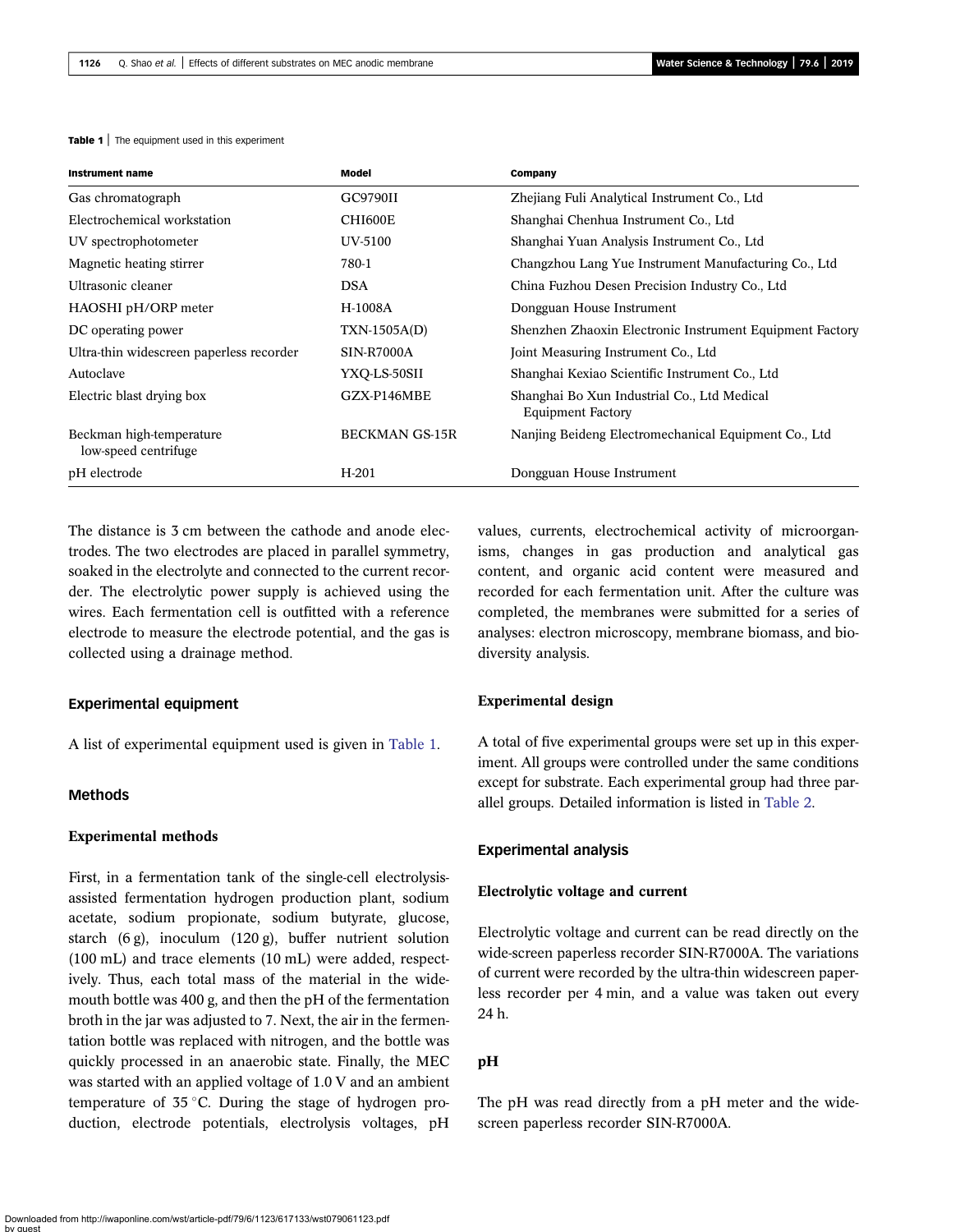#### <span id="page-4-0"></span>Table 2 | Experimental design scheme of microbial membrane culture

|                               | Groups |     |     |     |     |  |  |
|-------------------------------|--------|-----|-----|-----|-----|--|--|
|                               |        |     | ш   | IV  |     |  |  |
| Inoculum volume (g)           | 120    | 120 | 120 | 120 | 120 |  |  |
| Buffer nutrient solution (mL) | 100    | 100 | 100 | 100 | 100 |  |  |

Substrate (6 g) Sodium acetate Sodium propionate Sodium butyrate Glucose Starch Applied voltage (V) 1.0 1.0 1.0 1.0 1.0

# Temperature (°C)  $\begin{array}{cccc} 35 & 35 & 35 \end{array}$  35  $\begin{array}{cccc} 35 & 35 & 35 \end{array}$ Total mass (g) 400 400 400 400 400

## Gas production

The gas was collected using the drainage and gas collection method. The gas production was measured by the daily cylinder reading.

## Gas content

The gas content was determined using a GC9790 II gas chromatograph.

#### Column

The chromatographic conditions for the packed column include: column pressure 1 refers to the sample column pressure, and column pressure 2 the reference column pressure. According to the analysis requirements, the steady flow valve was adjusted, and the appropriate column flow was selected, so that the gas flow of the thermal conductivity detector (TCD) two-way carrier can range from 25 to 40 mL/min. When the chromatograph gas was measured, the injector temperature was 200  $\degree$ C, the TCD temperature was 200  $\degree$ C, the column temperature was  $110^{\circ}$ C, the total pressure was 300 kPa, the column pressure 1 was 200 kPa, and each experiment took 200 μL of gas sample. The gas detection cycle was 10 min.

During the experiment, the organic acid was determined using the GC9790II gas chromatograph, KB-FFAP (30 m\*0.32 mm\*0.25 m) capillary column, and hydrogen flame ionization detector.

## Cyclic voltammetry assay

Anode biofilms were analyzed by cyclic voltammetry (CV) assay to understand the electrochemical activity of electrogenic microorganisms. The instrument used for the analysis was an electrochemical workstation (CHI660E) produced by Shanghai Chenhua.

#### Membrane biomass determination

The phospholipid colorimetric method was used to obtain the corresponding number of microorganisms.

#### Electron microscope scanning and biodiversity analysis

After being cultured, the sample was scanned under a scanning electron microscope. After scanning, the sample was stored in an ultra-low temperature refrigerator at  $-80$  °C, and then submitted to 16S rRNA sequencing and analysis. The sample information and sample relationship of the submitted samples are shown in [Table 3.](#page-5-0)

# RESULTS AND DISCUSSION

# Effect of different substrates on hydrogen production performance and electrochemical activity of MEC

During the experiment, with the consumption of substrates, the current daily gas production, gas content, organic acid content, and electrochemical activity are gradually changing as shown in [Figure 2.](#page-6-0)

When cultivating MEC anodic membranes, due to the existence of electroactive microorganisms, there is always the generation and change of current at the beginning of the experiment. The change of current is a dynamic process, which is inseparable from the growth activity of microorganisms in the whole system. By monitoring the variations of current during the formation of the MEC anodic film under different substrate conditions, the results show that the ability to produce electricity is sodium acetate > sodium butyrate > sodium propionate > glucose > starch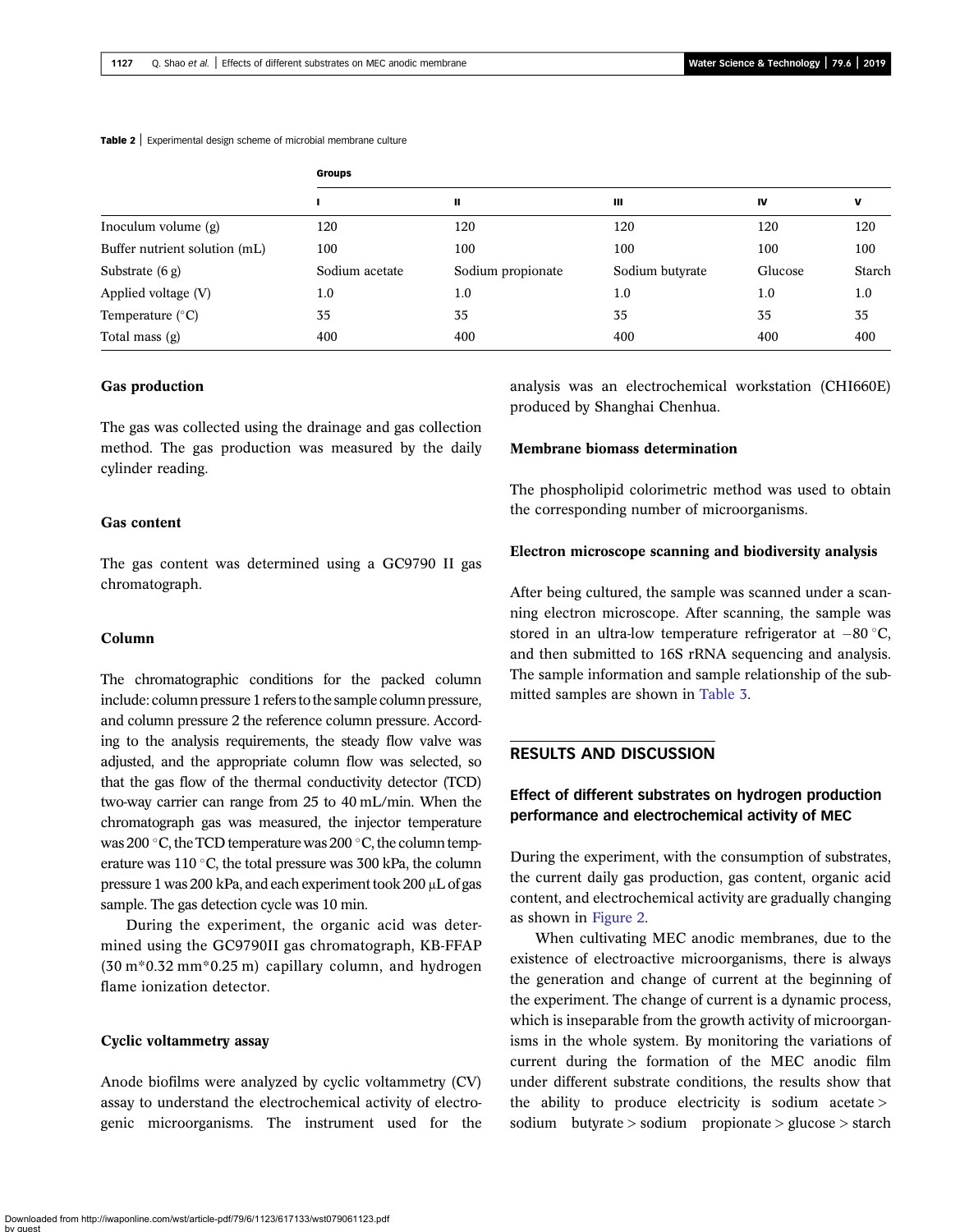#### <span id="page-5-0"></span>Table 3 | Sample information table

| Sample<br>serial<br>number | Sample name                            | <b>Bioinformatics</b><br>analysis name | Biometric analysis name -<br>group name (after<br>training, the environment<br>is divided into one group) | <b>Species source</b> |
|----------------------------|----------------------------------------|----------------------------------------|-----------------------------------------------------------------------------------------------------------|-----------------------|
|                            | Sodium acetate MEC anodic film         | <b>MYSN</b>                            | <b>MSN</b>                                                                                                | Swine manure inoculum |
| 2                          | Sodium propionate MEC anodic film      | <b>MBSN</b>                            |                                                                                                           | Swine manure inoculum |
| 3                          | Sodium butyrate MEC anodic<br>membrane | <b>MDSN</b>                            |                                                                                                           | Swine manure inoculum |
| 4                          | Glucose MEC anodic membrane            | <b>MPTT</b>                            | MT                                                                                                        | Swine manure inoculum |
| 5                          | Starch MEC anodic film                 | <b>MDF</b>                             |                                                                                                           | Swine manure inoculum |

([Figure 2\(a\)\)](#page-6-0). The maximum current produced by each experimental group is 23.4, 21.1, 19.2, 8.3, and 7.4 mA, respectively.

As for the change in daily gas production, the result in [Figure 2\(b\)](#page-6-0) shows the microbial growth from another perspective. Also, the results of composition and content of gas (Figure  $2(c)$  and  $2(d)$ ) reflect which microorganisms are dominant. At the beginning, the methane content of all experimental groups was gradually increasing, indicating that the methanogenic bacteria in each experimental group grew normally. However, in the experimental process, the methane content of any experimental group was always greater than the hydrogen content, indicating that the methanogens account for certain advantages during the membrane culture stage. Compared with traditional hydrogen production methods, MEC's hydrogen production performance has improved. Using gas chromatography to analyze the content of gas produced every day, the hydrogen content of the gas produced by each experimental group was consistent with the change of current. The highest hydrogen content in the produced gas was: 25.85, 21.41, 20.18, and 9.12% 8.96% for the first, second, third, fourth and fifth experimental group, respectively. Combined with the changes of current, this further shows that the generation of hydrogen has a direct relationship with the generation of current. According to the results, it is noteworthy that the higher the current, the higher the hydrogen content of the gas will be, which verifies the existence of electroactive microorganisms. For the beginning of the experiment, no hydrogen was detected until the current was generated. Hydrogen was detected in the gas, indicating that no electroactive microorganisms were present in the reactors of the experimental groups. However, with the assistance of electrolysis voltage, electroactive microorganisms emerged as the experiment progressed. The dynamic changes of electroactive bacteria and methanogens could also be seen from the changes in hydrogen and methane content.

Here, in the analysis of organic and acid content, the results reflect a gradual decrease over time ([Figure 2\(e\)](#page-6-0)). The reduction in the organic acid content indicates that the substrate is consumed and the substrate consumption must be accompanied by the growth of the microorganism and the production of the target product, and the electrochemical activity indicates the growth of the microorganism. At a certain stage, if the electrochemical activity is higher, the less target product is generated and vice versa. Regardless of whether it is the growth of microorganisms or the production of target products, the contribution of substrates to the whole reaction system by the formation of electroactivity or hydrogen and electricity cannot be unilaterally assessed, combining the results of hydrogen production and electricity production. The analysis of the results of chemical activity shows that there is no strict linear relationship between the changes of organic acids, hydrogen production, and electrochemical activity, but they are inextricably linked.

The CV curve obtained by scanning the solution of the anodic membrane of the experimentally cultured MEC in the buffer plus substrate was measured by CV as shown in Figure  $2(f)$ . The figure shows that the highest oxidation peak appeared in the sodium acetate experimental group, directly reflecting the activity of the electroactive microorganisms, and indicating that sodium acetate is most beneficial to the growth and reproduction of electroactive microorganisms, followed by butyric acid, sodium propionate, glucose, and starch. Together with the results of changes in current and hydrogen content, the effect of sodium salt appears to be always better than that of sugar, since the hydrolysis of sugar raw materials does not promote the growth and reproduction of electroactive microorganisms.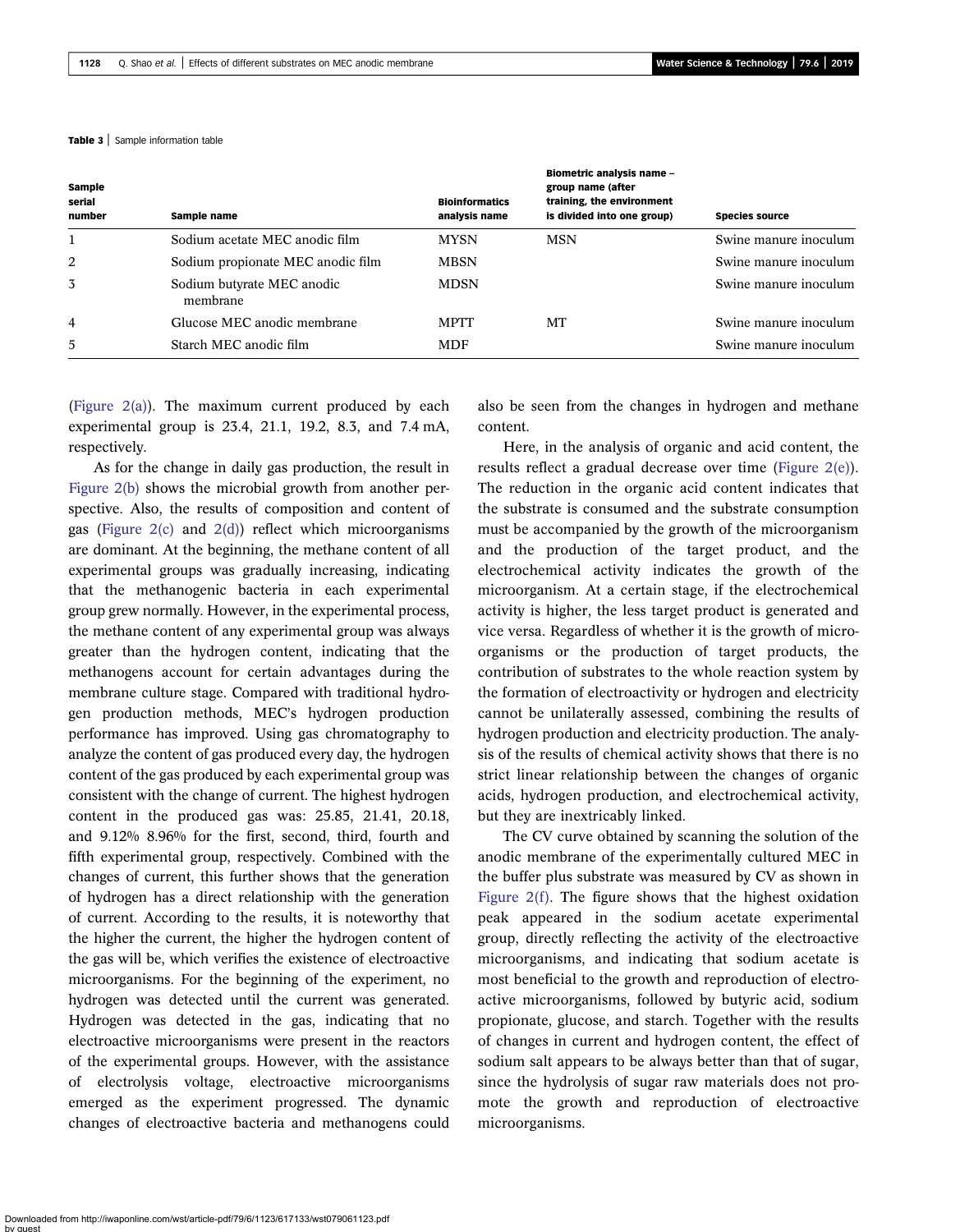<span id="page-6-0"></span>

Figure 2 | The curve of each performance index with time: (a) the variation of current; (b) the variation of daily gas production; (c) the variation of hydrogen content; (d) the variation of methane content; (e) the variation of organic acid content; (f) CV curve of anode film.

# Determination of anode membrane biomass formation in experimental groups with different substrates

In the study of MFCs, it was confirmed that there was a direct relationship between the number of anodic microorganisms and the generation of currents. At the same time, the most important contribution to voltage was the microbe on the electrodes, and the microorganisms in solution were used to produce batteries. The electrical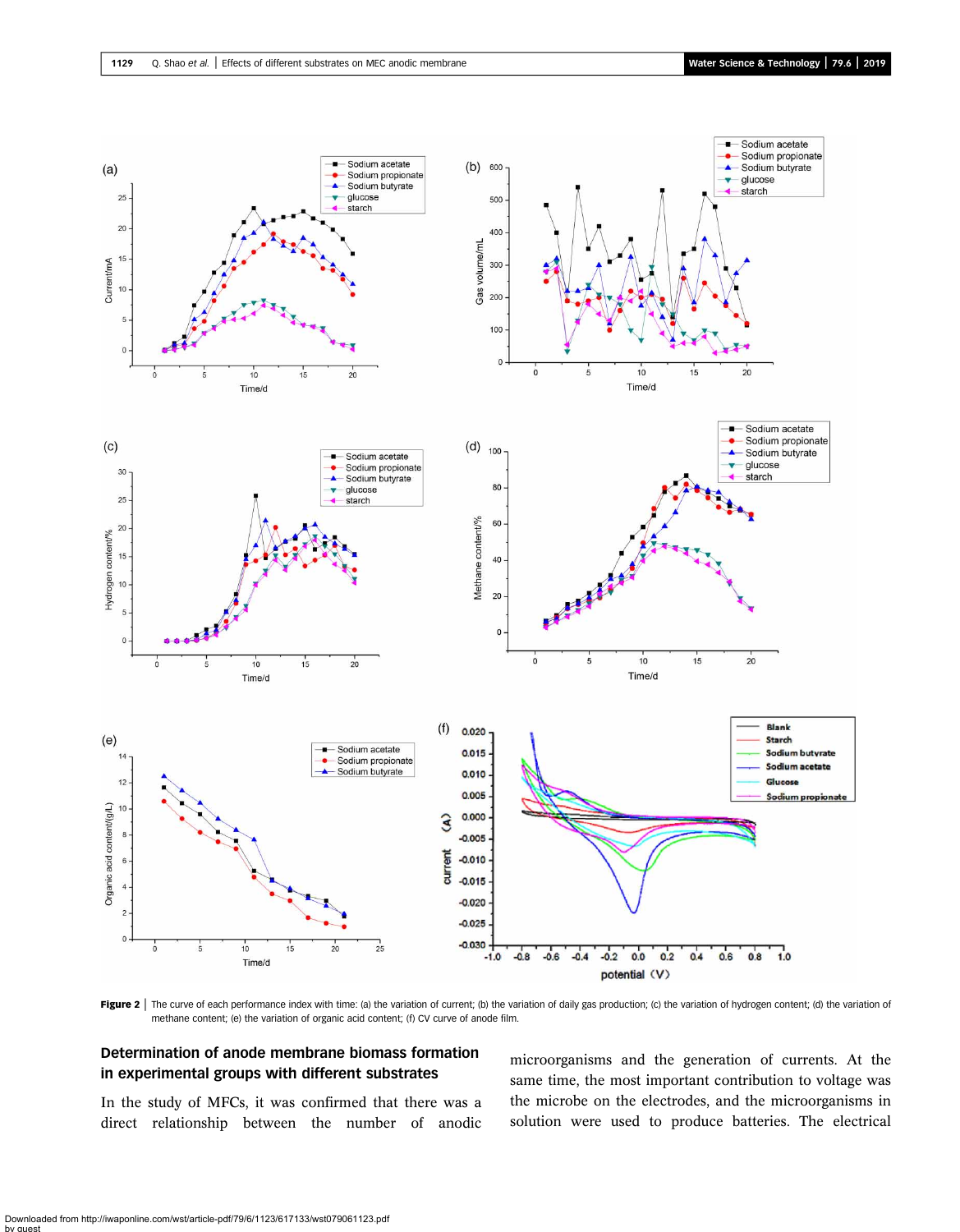|  |  |  |  |  |  |  | Table 4   Phosphorus content in anodic film of each experimental group |  |
|--|--|--|--|--|--|--|------------------------------------------------------------------------|--|
|--|--|--|--|--|--|--|------------------------------------------------------------------------|--|

| <b>Test group</b>                     | Sodium<br>acetate | Sodium<br>propionate | Sodium<br>butvrate | Glucose | Starch |
|---------------------------------------|-------------------|----------------------|--------------------|---------|--------|
| Absorbance (A)                        | 0.181             | 0.073                | 0.042              | 0.056   | 0.040  |
| Phosphorus<br>concentration<br>(mg/L) | 5.74              | 2.01                 | 3.94               | 1.43    | 0.88   |

contribution was small and did not show electrical activity. Also belonging to the bioelectrochemical systems, MEC is developed based on the MFC. In principle, MEC and MFC have the same functional bacteria, so the method of evaluating MFCs could provide an important reference for the development of MECs.

To study the relationship between the membrane biomass and the electrochemical activity on the electrode, the anodic membranes cultured in each experimental group were taken out, and their phosphorus content was measured using the phospholipid method. The graphite anode of each experimental group was removed, and after sample pretreatment, the absorbance after the digestion was measured and is shown in Table 4. The phosphorus content was measured on the surface of the anodic film of each experimental group. The amount of phosphorus content is related to the biomass of the anodic film surface. The higher the phosphorus content, the greater the biomass of the anodic film surface and the greater the abundance of electroactive microorganisms. In combination with the electrochemical oxidation peaks, the peak of oxidation increases with the increase in the phosphorus content, which generally shows a linear relationship. It is verified that the greater the phosphorus content of the anodic membrane of the MEC, the greater the corresponding electrical activity; and the better the MEC anode membrane growth, the better the electrical activity expressed. Measured results of membrane biomass indicated that the biomass of anodic films cultured with sodium acetate as substrate was the largest. Phosphorus content was 5.74 mg/L, 6.5 times that of the starch experimental group.

# Characterization of anodic films cultured on different substrates

After a period of cultivation, the electroactive microorganisms will be concentrated on the anodic membrane, and the enrichment of microorganisms can be visually observed by electron microscopy scanning of the membrane. The scanning results are shown in Figure 3.

According to the morphology of the above electron microscopy scans, the anodic membrane cultured with sodium acetate and sodium butyrate as substrates shows the best microbial enrichment, followed by sodium propionate,



Figure 3 | Anodic membrane characterization of each substrate culture: (a) morphology of microbial membrane in sodium acetate culture; (b) microbial membrane morphology in sodium propionate culture; (c) microbial membrane morphology in sodium butyrate culture; (d) microbial membrane morphology in glucose culture; (e) microbial membrane morphology in starch culture.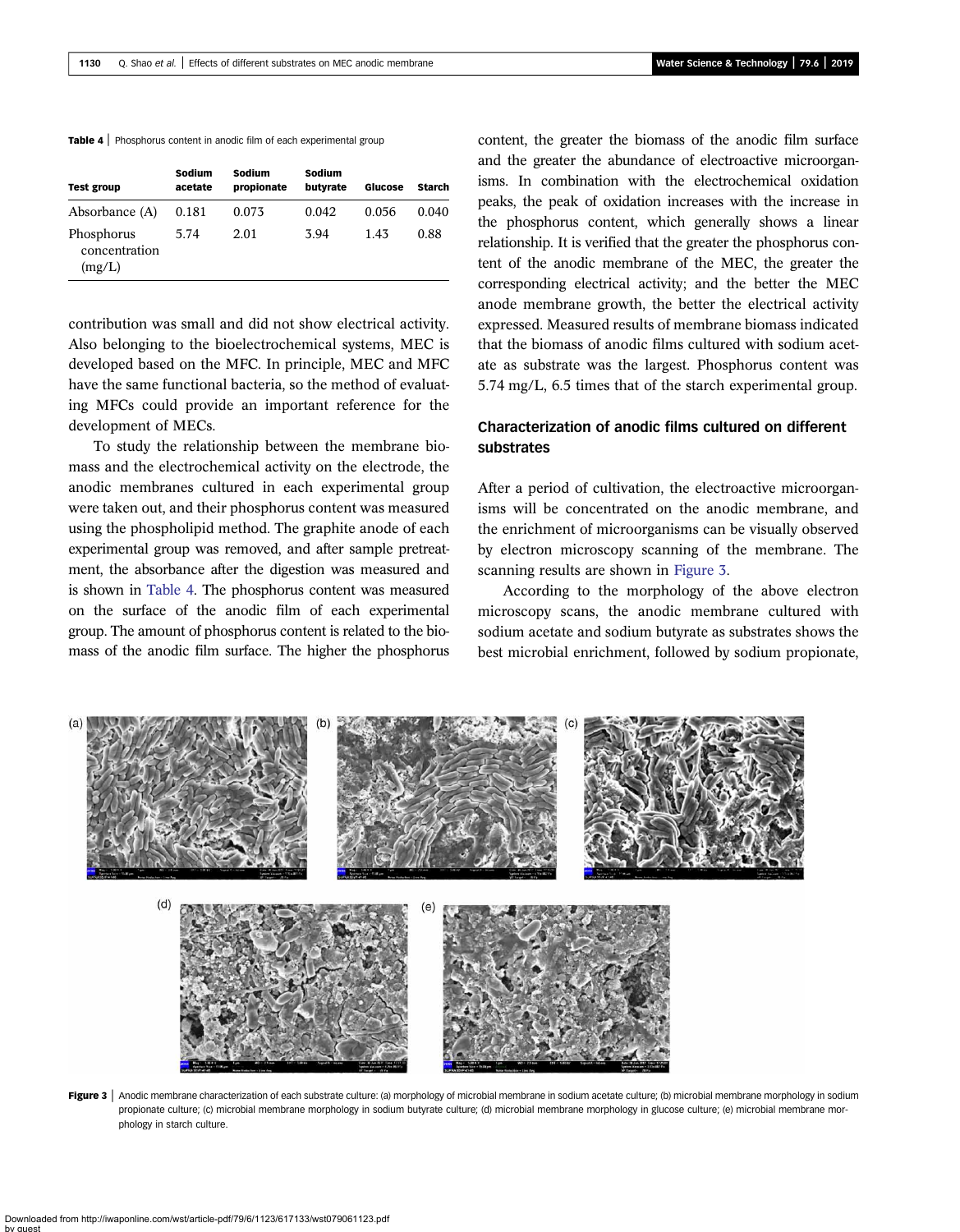

Figure 4 | OTU dilution curve.

and glucose and starch as substrates. The microbial enrichment of anode biofilm cultured with glucose and starch as substrate is relatively less, which is consistent with the hydrogen production capacity of the reaction system. Also, the experimental group with microbial enrichment has a relatively good ability to produce hydrogen by electricity, and the hydrogen production capacity of the experimental group with little microbial enrichment is relatively poor.

#### Results of microorganism community diversity

#### Sequencing quality evaluation

Using the method of random sampling of the sequencing sequence, a dilution curve was plotted with the number of sequences extracted and what they can represent (Figure 4). The dilution curves of the five samples are shown to be gradually flat at the level of 97% similarity, but they are still not saturated, indicating that most of the sample information was obtained for the five samples and basically reflected the microbial community group structure of the system.

## OTU cluster analysis

A total of 3,695 operational taxonomic units (OTUs) were generated for the five samples. The numbers of OTUs included in MYSN, MBSN, MDSN, MPTT, and MDF (see Table 3 for explanation of abbreviations) samples were 464, 728, 636, 784, and 1,083, respectively. The number of OTUs of the MDF sample was the highest at 1,083; similar and unique OTU numbers can be obtained by comparing the culture conditions similarly as a group (Figure 5).

As can be seen from Figure 5, among the three MYSN, MBSN, and MDSN samples, there were 214 OTUs (18%



Figure 5 | Comparison of microbial OTU in different experimental groups. MYSN - anodic film of sodium acetate culture; MBSN - anodic film of sodium propionate culture; MDSN - anodic film of sodium butyrate culture; MPTT – anodic film of glucose culture; MDF – anodic film of starch culture.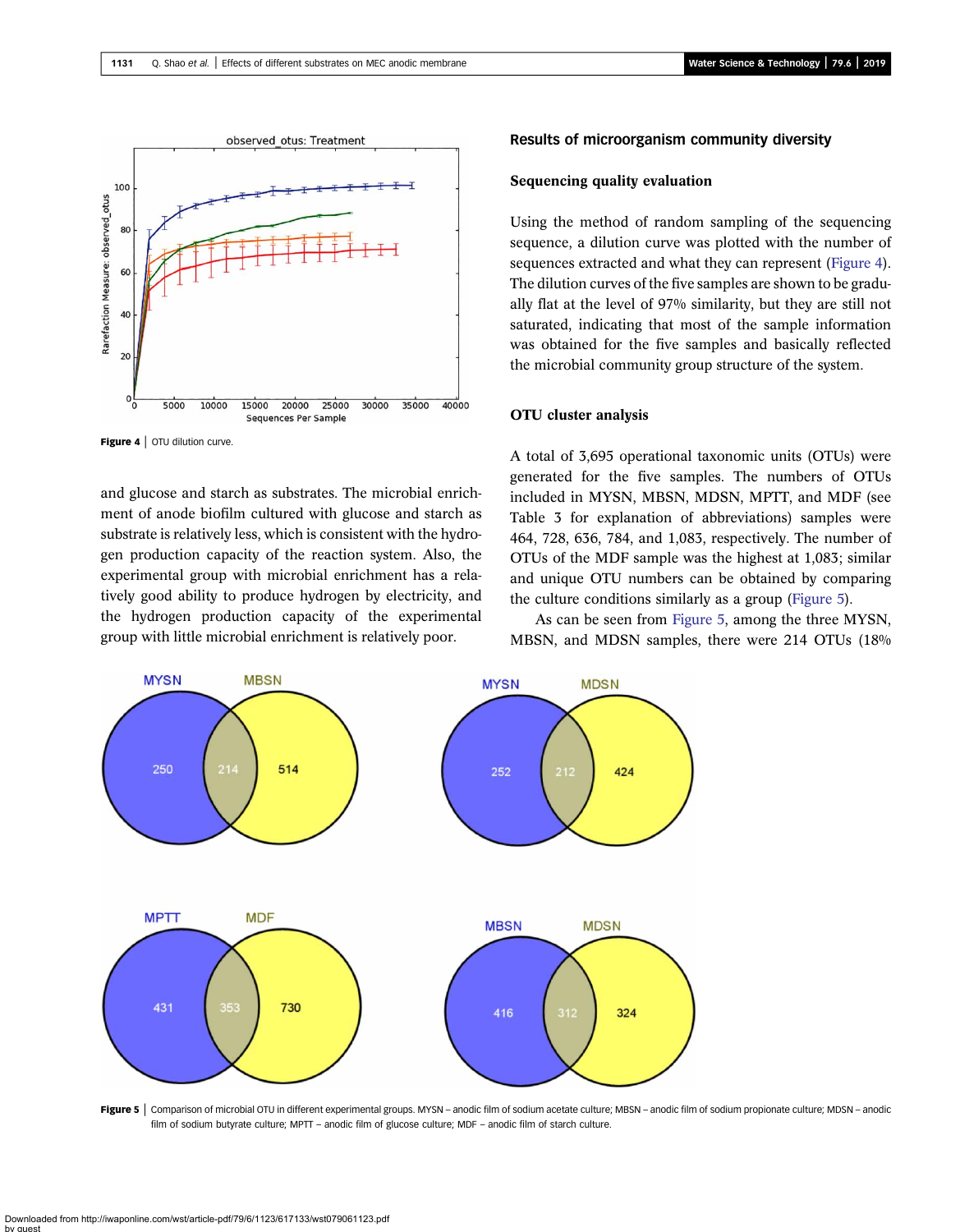

Figure 6 | The relative abundance of dominant flora in anodic film stack: (a) level of phylum classification; (b) genus classification level.

of the total load) of MYSN and MBSN. MYSN and MDSN had 212 OTUs (19.3% of their total load); the number of OTUs shared by MBSN and MDSN was 312 (25.9% of the total load); the common microorganisms belonged to the phylum Proteobacteria. The other two samples shared 353 OTUs (18.9% of the total), and the common microorganisms mainly belonged to Firmicutes.

#### Analysis of dominant bacteria and community structure

Four dominant phyla (Proteobacteria, Bacteroidetes, Firmicutes, Deferribacteres) and six dominating genera (Desulfuromonas, Clostridium, Streptococcus, Ruminococcus, Oxobacter, Dechloromonas) were screened with the relative abundance greater than 0.1. When using sodium acetate, sodium propionate and sodium butyrate as substrates, the main species of Desulfuromonas in the Proteobacteria phylum (relative abundance >0.1) had relative abundances of 0.82, 0.12, and 0.60, respectively. The relative abundances of Desulfuromonas in the Proteobacteria phylum with glucose and starch as substrates were only 0.006 and 0.001, respectively. When glucose was used as the substrate, the genera Streptococcus and Clostridium in the Firmicutes were predominant, with relative abundances of 0.18 and 0.18, respectively.; When starch was used as a substrate, species of Ruminococcus and Oxobacter in the Firmicutes and Dechloromonas in the Proteobacteria were predominant, with relative abundances of 0.14, 0.12, and 0.10, respectively. The relative abundances of these four dominant phyla and six dominant genera in each experimental group were screened for relative abundance stacking (Figure 6).

As shown in Figure 6, at the level of phylum classification, the abundance  $>0.1$  serves as a threshold. Among the five samples, the relative abundance of Proteobacteria is ranked as MYSN > MDSN > MBSN > MDF > MPTT; Bacteroidetes is MBSN > MDF > MDSN > MPTT > MYSN; Firmicutes is ranked as  $MPTT > MDF > MDSN > MBSN > MYSN$  and Deferribacteres phylum is ranked as  $MBSN > MYSN >$ MPTT > MDSN > MDF. However, most of the known electroactive bacteria belong to the Proteobacteria phylum, suggesting that the anodic membrane cultured with sodium acetate as the substrate predominates in electroactive microorganisms, i.e. among the five substrates, sodium acetate is the most suitable for the growth of electroactive microorganisms.

For the level of genus classification, with the threshold of the abundance  $>0.1$ , the relative abundance of the genus Desulfuromonas of the five samples is ranked as:  $MYSN > MDSN > MBSN > MPTT > MDF$ . The relative abundance of *Clostridium* genus is  $MPTT > MDF > MDSN$ > MBSN > MYSN. Streptococcus genus is only available in sample MPTT, with a relative abundance of 0.18. None of the other samples showed the presence of this genus. The relative abundance of Ruminococcus is MDF > MPTT >  $MDSN > MYSN > MBSN$ . The *Oxobacter* genus was detected in only MPTT and MDF, and the relative abundance of *Dechloromonas* was MDF > MDSN > MBSN > MYSN > MPPT. Of the six genera, only the Desulfuromonas genus is known to have electroactive bacteria. Once again, the subordinate level shows that sodium acetate is the most suitable for the growth of electroactive microorganisms. The glucose- and starch-based experimental groups all had their own unique dominant genus, and the relative abundance of Desulfuromonas was minimal, which was directly associated with the acidification during the experiment.

## **CONCLUSION**

(1) Sodium acetate, sodium propionate, and sodium butyrate are good raw materials for hydrogen production. Glucose and starch can be used to produce hydrogen, but the system environment is difficult to be controlled and easily acidified.